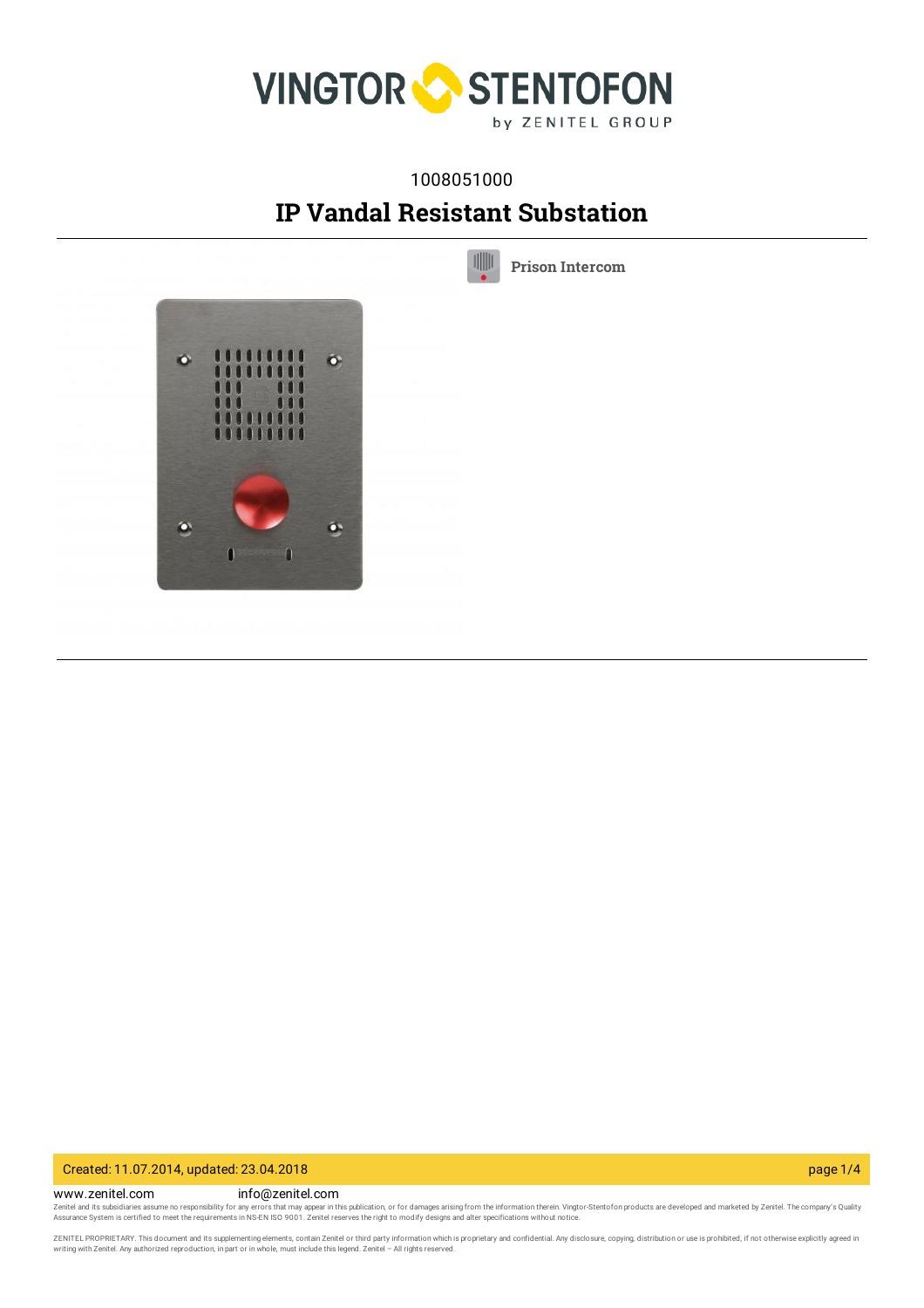#### **DESCRIPTION**

- Compatible with AlphaCom, Pulse and iPBXs (SIP)
- Designed to deliver CCoIP<sup>®</sup> Critical Communication over IP
- Vandal resistant flush-mount design
- Design in stainless steel (A304) to withstand corrosion
- One vandal proof direct call button
- Superb audio quality through wide bandwidth codec and high quality, high output power amplifier
- Integrated Web server
- Remote software upgrade, configuration and monitoring
- Line monitoring
- Possible connection to external IP video camera
- One relay output for door lock control or flash strobe light
- External call button option

The Vandal Resistant IP Substation is tough, durable and resilient, and designed for use in the harshest of environments. The station is typically used as a communication, information or emergency point and connects directly to the IP network making it easy to deploy - anywhere and at any distance

The IP station supports open standards and is compatible with AlphaCom, Pulse and iPBXs using SIP technology. When working in AlphaCom mode, the IP station supports special services only available using the CCoIP protocol, AlphaCom server. Examples of services are emergency broadcast with volume override, CCTV integration, call priority, and AlphaNet multisite networking and event scripting.

Like all Vingtor-Stentofon stations, this IP substation features superb audio quality. This is enabled through a set of advanced technologies such as active noise filtering, acoustic echo cancellation, wide band audio codec, and high power audio outputs.

The station has one relay and one logical output. These outputs can, for instance, be used to open a door through a connected relay. The operation of the outputs is programmable and controlled by the AlphaCom exchange.

The IP substation has an integrated managed data switch providing advanced networking and security features. The integrated switch provides support for:

- Protection from unwanted access
- Quality of Service (QoS) by managing data traffic
- Increased system availability through redundant LAN infrastructure
- Cost efficient installation by providing shared network connections

To provide maximum availability the station comes with advanced supervision functions. The station line test will detect if there is any faults in the network or station electronics. In addition the station supports tone test, testing the complete transmission path including microphone and speaker. The status of the stations is reported to AlphaWeb as well as to 3rd party management systems using SNMP, Syslog or OPC.

See also: additional documentation on [wiki.zenitel.com](https://wiki.zenitel.com/wiki/Weather_and_Vandal_Resistant_IP_Substation_for_3_gang_Back_Box_-_1008051000)

#### Created: 11.07.2014, updated: 23.04.2018 page 2/4

www.zenitel.com info@zenitel.com Zenitel and its subsidiaries assume no responsibility for any errors that may appear in this publication, or for damages arising from the information therein. Vingtor-Stentofon products are developed and marketed by Zenite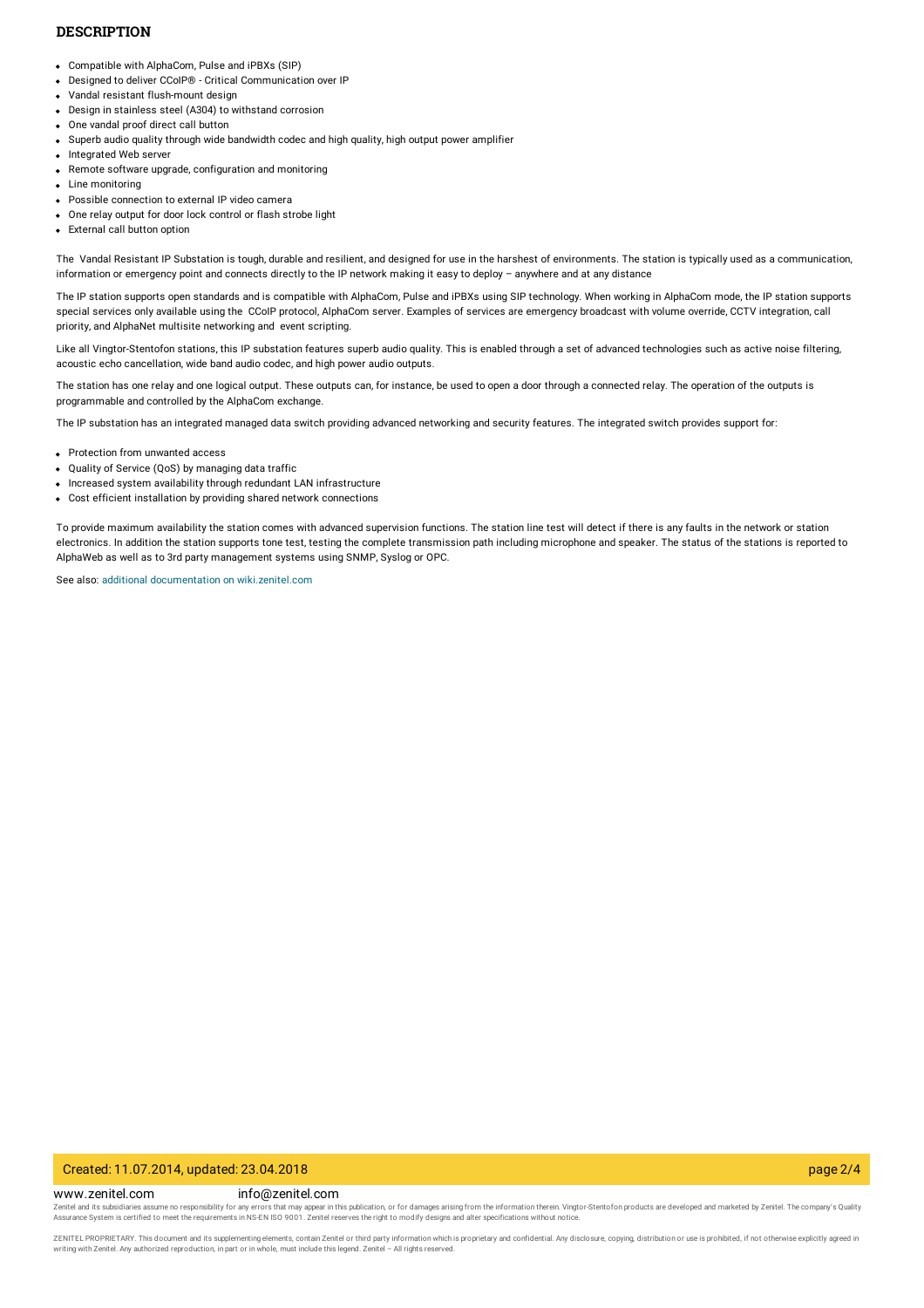#### **SPECIFICATIONS**

| л<br>÷<br>FNFR<br>u |  |
|---------------------|--|

| Dimensions (HxWxD)                                                                 | 160 x 114 x 63 mm                                                                                                                                                                                                                              |
|------------------------------------------------------------------------------------|------------------------------------------------------------------------------------------------------------------------------------------------------------------------------------------------------------------------------------------------|
| Weight                                                                             | 0.8 <sub>kq</sub>                                                                                                                                                                                                                              |
| Protection                                                                         | Vandal resistant design, 2 mm stainless steel front, tamper proof loudspeaker grill, button and fastening<br>screws                                                                                                                            |
| Protection glass                                                                   | With mounting box 1008098300: IP -65                                                                                                                                                                                                           |
| Mounting                                                                           | Flush mount in 3-gang back box, 3 1/2 inch deep                                                                                                                                                                                                |
| Temperature                                                                        | -40 °C to +55 °C environment                                                                                                                                                                                                                   |
| Relative humidity                                                                  | $0\% - 95\%$                                                                                                                                                                                                                                   |
| Power                                                                              | Power over Ethernet, IEEE 802.3 a-f, Class 0, Local power (19-27 VDC), Idle 4W, max. 8W                                                                                                                                                        |
| Connectors                                                                         | 2 x RJ45 (Ethernet) 10/100 Mbps Pluggable screw terminals (audio and IO)                                                                                                                                                                       |
| Remote control, Max. switching capacity, Max. voltage<br>relay, Max. current relay | 3 digital inputs, 1 relay output and one logical output, 30W DC, 60V DC, 1A DC                                                                                                                                                                 |
| <b>SIP</b>                                                                         | RFC 3261, SIP Info (DTMF), RFC 2833 (DTMF)                                                                                                                                                                                                     |
| IP protocols                                                                       | IP v4 - TCP - UDP - HTTPS- TFTP - RTP - RTCP - DHCP - SNMP - DiffServ - TOS - Vingtor-Stentofon CC oIP ® -<br>SIP                                                                                                                              |
| <b>LAN</b> protocols                                                               | Power over Ethernet (IEEE 802.3 a-f), VL AN (IEEE 802.1pq)*, Network Access Control (IEEE 802.1x)*, STP (IEEE<br>802.1d), RSTP (IEEE 802.1d-2004)                                                                                              |
| Audio technology                                                                   | Wideband 200 Hz - 7 kHz (G.722), Telephony 3.4kHz (G.711, Active noise filtering, Acoustic echo cancellation,<br>Open duplex, Adaptive jitter filter, 1.5 Watt audio output, 8 ohm loudspeaker impedance, External audio out (0dB,<br>600 ohm) |
| Management and operation                                                           | HTTPS (Web configuration), DHCP and static IP, Remote automatic software upgrade, Centralized monitoring,<br><b>Status LED</b>                                                                                                                 |
| Advanced features                                                                  | Dual port managed data switch supporting VL AN and network access control                                                                                                                                                                      |
| Compliance                                                                         | CE and FCC Part 15                                                                                                                                                                                                                             |
|                                                                                    |                                                                                                                                                                                                                                                |

\*Not supported in STENTOFON Pulse mode

\* N'est pas supporté en mode Vingtor-Stentofon Pulse

#### Created: 11.07.2014, updated: 23.04.2018 page 3/4

www.zenitel.com info@zenitel.com Zenitel and its subsidiaries assume no responsibility for any errors that may appear in this publication, or for damages arising from the information therein. Vingtor-Stentofon products are developed and marketed by Zenite